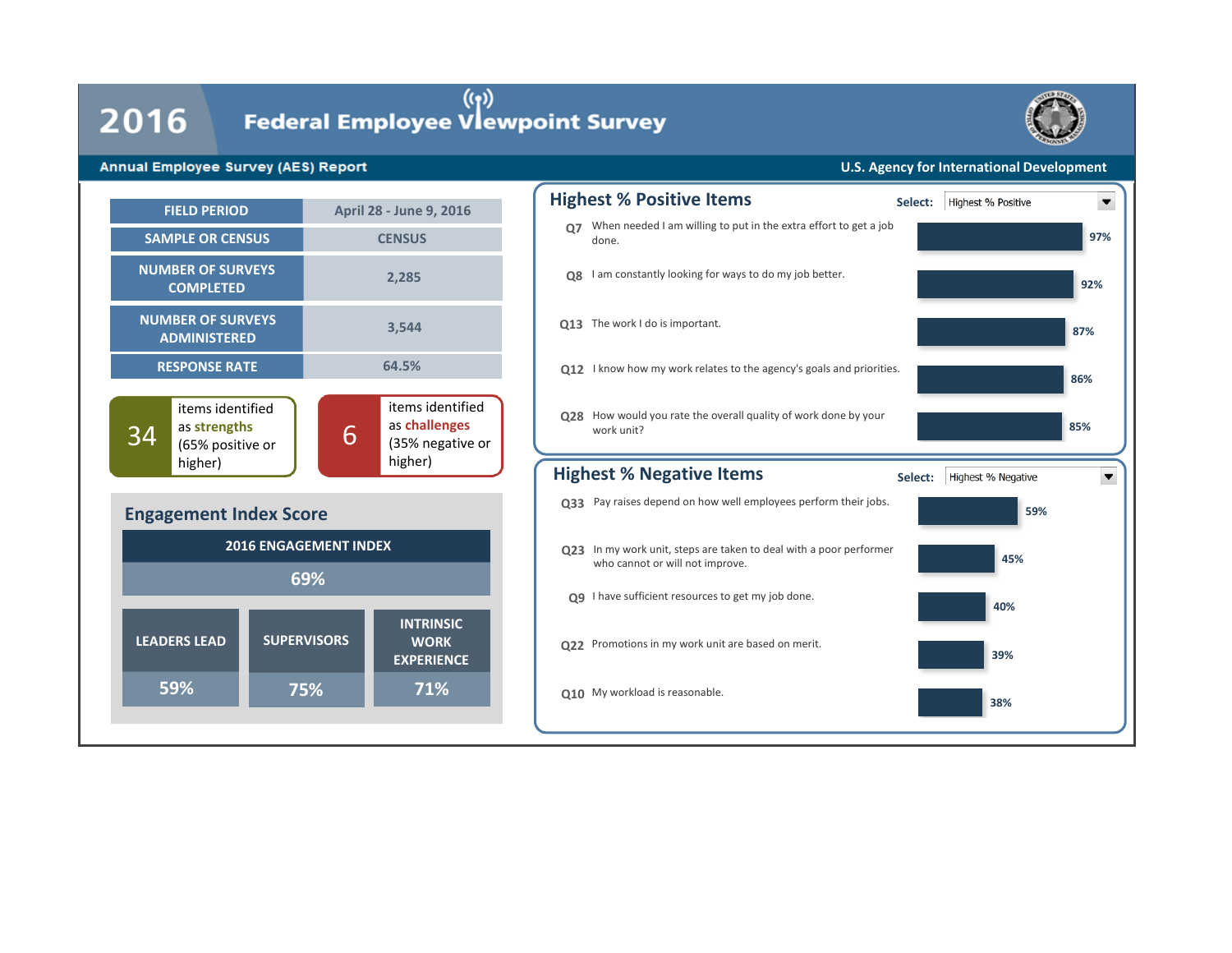### 2016

# (۱))<br>Federal Employee Vlewpoint Survey



### Annual Employee Survey (AES) Report

**U.S. Agency for International Development**

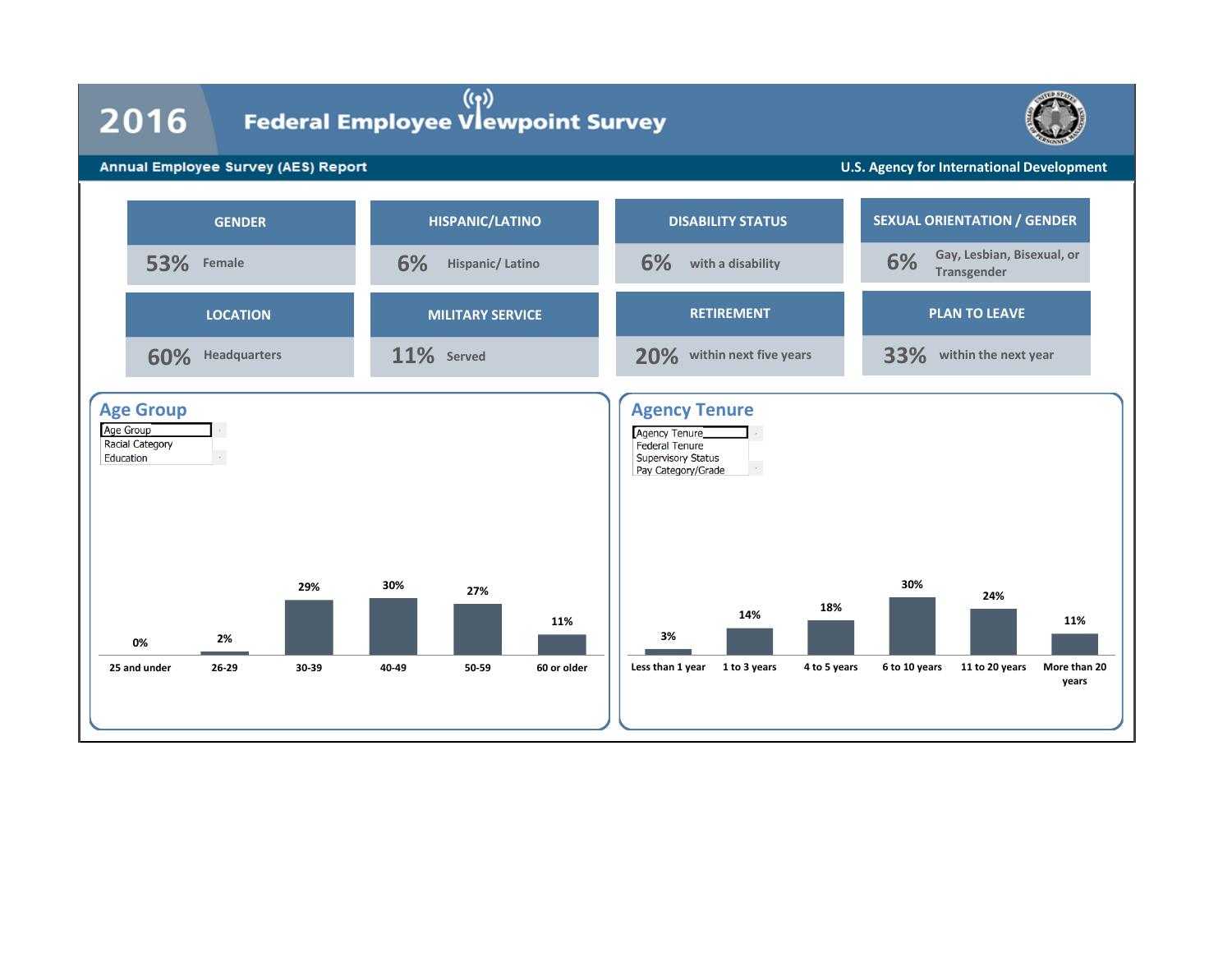### Core Survey

|                      |                                                                                                                                                           | Percent<br>Positive | Strongly<br>Agree/<br>Very<br>Good/<br>Very<br>Satisfied | Agree/<br>Good/<br>Satisfied | Neither<br>Agree nor<br>Disagree/<br>Fair/<br>Neither<br>Satisfied<br>nor<br><b>Dissatisfied</b> | Disagree/<br>Poor/<br><b>Dissatisfied</b> | Strongly<br>Disagree/<br>Very Poor/<br>Very<br><b>Dissatisfied</b> | Do Not<br>Know/<br><b>No</b><br>Basis to<br>Judge |
|----------------------|-----------------------------------------------------------------------------------------------------------------------------------------------------------|---------------------|----------------------------------------------------------|------------------------------|--------------------------------------------------------------------------------------------------|-------------------------------------------|--------------------------------------------------------------------|---------------------------------------------------|
| Item<br>$\mathbf{1}$ | <b>Item Text</b>                                                                                                                                          | $\%$                | $\%$                                                     | %                            | %                                                                                                | %                                         | %                                                                  | ${\sf N}$                                         |
|                      | *I am given a real opportunity to<br>improve my skills in my organization.                                                                                |                     |                                                          |                              |                                                                                                  |                                           |                                                                    |                                                   |
| $\overline{2}$       | I have enough information to do my job                                                                                                                    | 72.29%              | 23.74%                                                   | 48.55%                       | 13.44%                                                                                           | 10.70%                                    | 3.57%                                                              | N/A                                               |
|                      | well.                                                                                                                                                     | 71.65%              | 17.38%                                                   | 54.27%                       | 13.69%                                                                                           | 12.07%                                    |                                                                    |                                                   |
| 3                    | I feel encouraged to come up with new                                                                                                                     |                     |                                                          |                              |                                                                                                  |                                           | 2.59%                                                              | N/A                                               |
|                      | and better ways of doing things.                                                                                                                          | 64.64%              | 22.76%                                                   | 41.88%                       | 17.51%                                                                                           | 12.54%                                    | 5.31%                                                              | N/A                                               |
| 4                    | *My work gives me a feeling of personal                                                                                                                   |                     |                                                          |                              |                                                                                                  |                                           |                                                                    |                                                   |
|                      | accomplishment.                                                                                                                                           | 73.76%              | 31.58%                                                   | 42.18%                       | 14.23%                                                                                           | 8.70%                                     | 3.31%                                                              | N/A                                               |
| 5                    | *I like the kind of work I do.                                                                                                                            |                     |                                                          |                              |                                                                                                  |                                           |                                                                    |                                                   |
|                      |                                                                                                                                                           | 80.51%              | 36.37%                                                   | 44.14%                       | 12.39%                                                                                           | 5.10%                                     | 2.00%                                                              | N/A                                               |
| 6                    | I know what is expected of me on the                                                                                                                      |                     |                                                          |                              |                                                                                                  |                                           |                                                                    |                                                   |
|                      | job.                                                                                                                                                      | 75.40%              | 24.43%                                                   | 50.96%                       | 13.08%                                                                                           | 8.19%                                     | 3.33%                                                              | N/A                                               |
| 7                    | When needed I am willing to put in the                                                                                                                    |                     |                                                          |                              |                                                                                                  |                                           |                                                                    |                                                   |
|                      | extra effort to get a job done.                                                                                                                           | 96.81%              | 66.57%                                                   | 30.24%                       | 1.88%                                                                                            | 1.00%                                     | 0.31%                                                              | N/A                                               |
| 8                    | I am constantly looking for ways to do<br>my job better.                                                                                                  | 92.20%              | 50.66%                                                   | 41.54%                       | 6.58%                                                                                            | 0.99%                                     | 0.23%                                                              | N/A                                               |
| 9                    | I have sufficient resources (for example,<br>people, materials, budget) to get my job<br>done.                                                            | 44.29%              | 8.35%                                                    | 35.94%                       | 15.49%                                                                                           | 25.61%                                    | 14.61%                                                             | $\mathbf 1$                                       |
| 10                   | *My workload is reasonable.                                                                                                                               |                     |                                                          |                              |                                                                                                  |                                           |                                                                    |                                                   |
|                      |                                                                                                                                                           | 45.57%              | 7.09%                                                    | 38.49%                       | 16.22%                                                                                           | 23.35%                                    | 14.86%                                                             | $\pmb{0}$                                         |
| 11                   | *My talents are used well in the<br>workplace.                                                                                                            | 56.71%              | 13.65%                                                   | 43.07%                       | 17.23%                                                                                           | 16.30%                                    | 9.75%                                                              | $\mathbf 2$                                       |
| 12                   | *I know how my work relates to the                                                                                                                        |                     |                                                          |                              |                                                                                                  |                                           |                                                                    |                                                   |
|                      | agency's goals and priorities.                                                                                                                            | 86.12%              | 32.23%                                                   | 53.89%                       | 8.01%                                                                                            | 3.94%                                     | 1.93%                                                              | $\mathsf 3$                                       |
| 13                   | *The work I do is important.                                                                                                                              |                     |                                                          |                              |                                                                                                  |                                           |                                                                    |                                                   |
|                      |                                                                                                                                                           | 87.18%              | 47.40%                                                   | 39.78%                       | 8.65%                                                                                            | 2.99%                                     | 1.18%                                                              | $\overline{\mathbf{r}}$                           |
| 14                   | *Physical conditions (for example, noise<br>level, temperature, lighting, cleanliness<br>in the workplace) allow employees to<br>perform their jobs well. |                     |                                                          |                              |                                                                                                  |                                           |                                                                    |                                                   |
|                      | *My performance appraisal is a fair                                                                                                                       | 59.94%              | 20.37%                                                   | 39.57%                       | 13.53%                                                                                           | 15.11%                                    | 11.41%                                                             | $\boldsymbol{7}$                                  |
| 15                   | reflection of my performance.                                                                                                                             | 65.09%              | 23.58%                                                   | 41.51%                       | 15.71%                                                                                           | 9.93%                                     | 9.28%                                                              | 35                                                |
| 16                   | I am held accountable for achieving                                                                                                                       |                     |                                                          |                              |                                                                                                  |                                           |                                                                    |                                                   |
|                      | results.                                                                                                                                                  | 74.94%              | 25.03%                                                   | 49.91%                       | 15.04%                                                                                           | 7.02%                                     | 3.00%                                                              | $11\,$                                            |
| 17                   | I can disclose a suspected violation of<br>any law, rule or regulation without fear<br>of reprisal.                                                       |                     |                                                          |                              |                                                                                                  |                                           |                                                                    |                                                   |
|                      |                                                                                                                                                           | 68.06%              | 27.13%                                                   | 40.93%                       | 15.53%                                                                                           | 8.87%                                     | 7.54%                                                              | 114                                               |
| 18                   | *My training needs are assessed.                                                                                                                          | 43.77%              | 10.68%                                                   | 33.09%                       | 23.80%                                                                                           | 21.17%                                    | 11.25%                                                             | $\,8\,$                                           |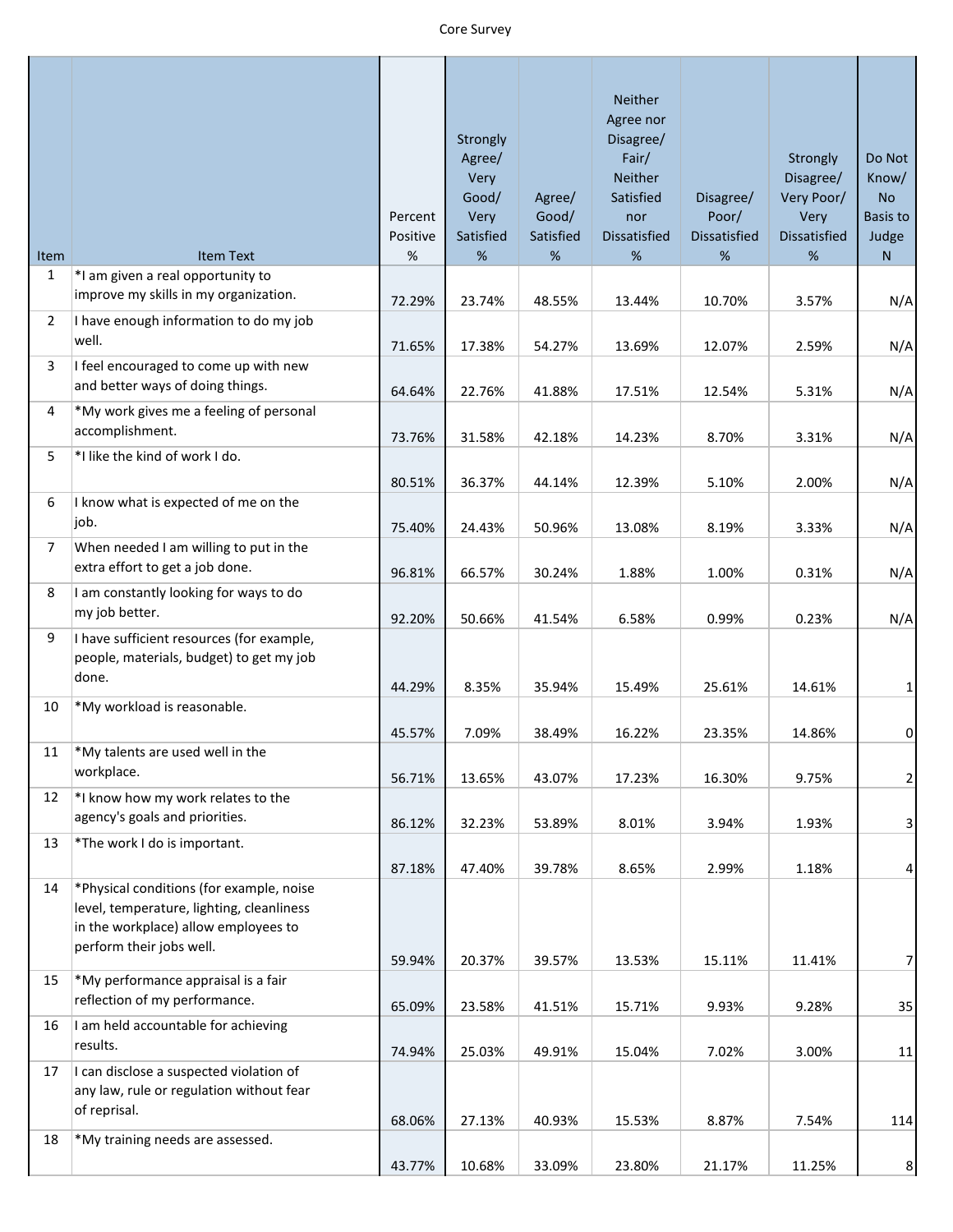| 19 | *In my most recent performance<br>appraisal, I understood what I had to do<br>to be rated at different performance<br>levels (for example, Fully Successful,               |        |        |        |        |        |        |        |
|----|----------------------------------------------------------------------------------------------------------------------------------------------------------------------------|--------|--------|--------|--------|--------|--------|--------|
|    | Outstanding).                                                                                                                                                              | 58.43% | 23.83% | 34.60% | 16.08% | 14.79% | 10.71% | 90     |
| 20 | *The people I work with cooperate to<br>get the job done.                                                                                                                  | 77.13% | 29.92% | 47.21% | 12.47% | 7.68%  | 2.72%  | N/A    |
| 21 | *My work unit is able to recruit people<br>with the right skills.                                                                                                          | 56.68% | 10.84% | 45.83% | 18.56% | 17.78% | 6.98%  | 36     |
| 22 | *Promotions in my work unit are based<br>on merit.                                                                                                                         | 33.54% | 7.92%  | 25.62% | 27.30% | 21.78% | 17.39% | 144    |
| 23 | *In my work unit, steps are taken to<br>deal with a poor performer who cannot<br>or will not improve.                                                                      | 30.41% | 5.96%  | 24.44% | 24.23% | 24.40% | 20.96% | 162    |
| 24 | *In my work unit, differences in<br>performance are recognized in a<br>meaningful way.                                                                                     | 34.13% | 6.61%  | 27.52% | 27.72% | 23.02% | 15.13% | 91     |
| 25 | Awards in my work unit depend on how<br>well employees perform their jobs.                                                                                                 | 44.40% | 9.72%  | 34.69% | 24.33% | 18.76% | 12.50% | 179    |
| 26 | Employees in my work unit share job<br>knowledge with each other.                                                                                                          | 75.37% | 22.66% | 52.71% | 12.41% | 8.02%  | 4.20%  | $11\,$ |
| 27 | The skill level in my work unit has<br>improved in the past year.                                                                                                          | 63.32% | 18.65% | 44.67% | 23.61% | 8.48%  | 4.59%  | 117    |
| 28 | How would you rate the overall quality<br>of work done by your work unit?                                                                                                  | 85.14% | 42.28% | 42.86% | 12.06% | 2.40%  | 0.40%  | N/A    |
| 29 | *The workforce has the job-relevant<br>knowledge and skills necessary to<br>accomplish organizational goals.                                                               | 68.11% | 12.63% | 55.48% | 16.56% | 12.51% | 2.82%  | 22     |
| 30 | *Employees have a feeling of personal<br>empowerment with respect to work<br>processes.                                                                                    | 46.51% | 9.78%  | 36.73% | 24.13% | 21.13% | 8.23%  | 34     |
| 31 | Employees are recognized for providing<br>high quality products and services.                                                                                              | 54.18% | 11.67% | 42.51% | 21.62% | 17.09% | 7.11%  | 32     |
| 32 | *Creativity and innovation are<br>rewarded.                                                                                                                                | 45.49% | 10.90% | 34.59% | 27.56% | 18.30% | 8.65%  | 46     |
| 33 | *Pay raises depend on how well<br>employees perform their jobs.                                                                                                            | 17.25% | 3.75%  | 13.50% | 24.17% | 30.98% | 27.59% | 155    |
| 34 | Policies and programs promote<br>diversity in the workplace (for example,<br>recruiting minorities and women,<br>training in awareness of diversity issues,<br>mentoring). | 60.49% | 16.08% | 44.41% | 22.87% | 9.95%  | 6.68%  | 143    |
| 35 | *Employees are protected from health<br>and safety hazards on the job.                                                                                                     | 74.62% | 22.25% | 52.37% | 14.27% | 7.47%  | 3.64%  | 37     |
| 36 | *My organization has prepared<br>employees for potential security<br>threats.                                                                                              | 76.72% | 23.40% | 53.32% | 13.60% | 7.13%  | 2.55%  | 20     |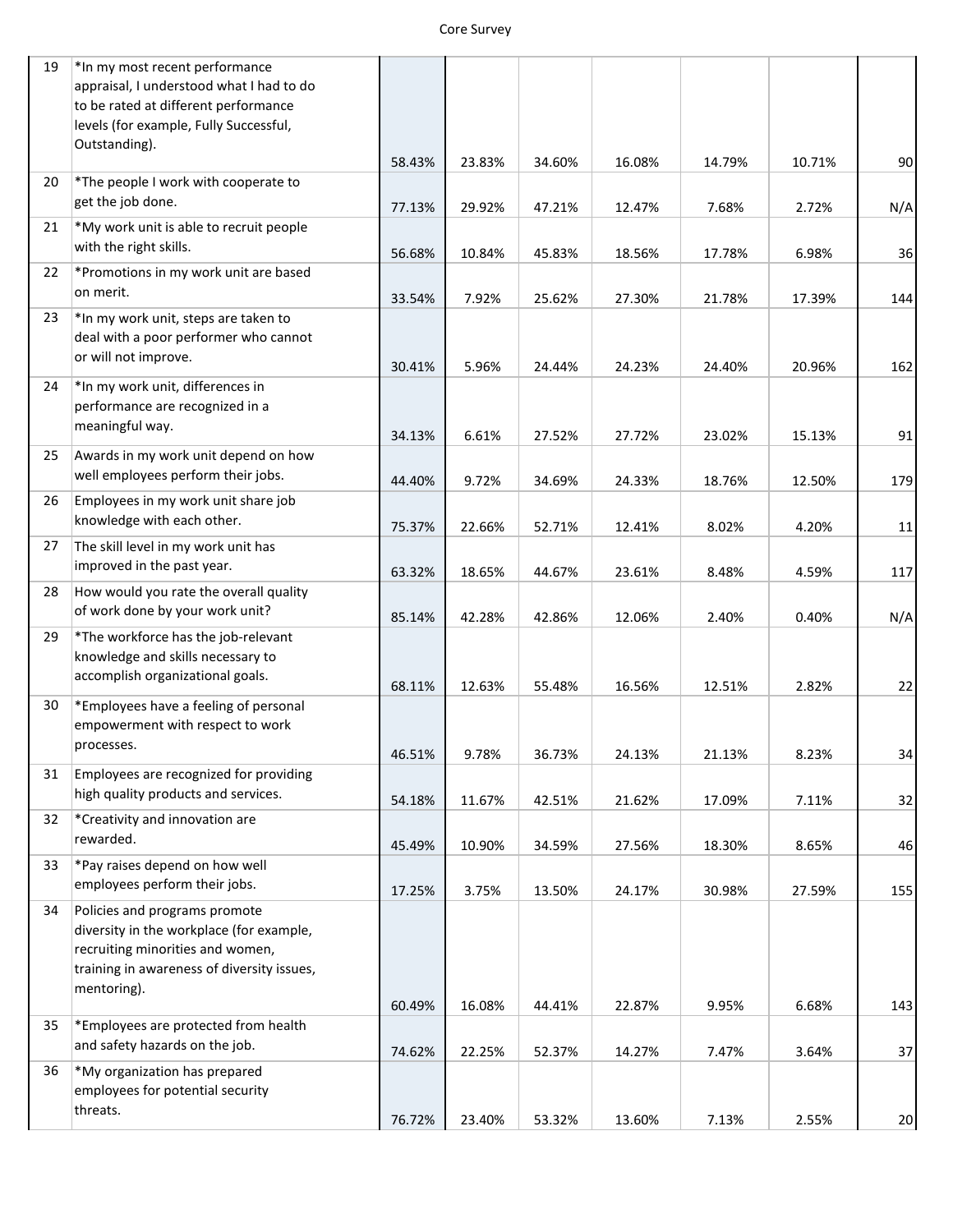### Core Survey

| 37 | Arbitrary action, personal favoritism                                                                                                                                                                |        |        |        |        |        |        |                  |
|----|------------------------------------------------------------------------------------------------------------------------------------------------------------------------------------------------------|--------|--------|--------|--------|--------|--------|------------------|
|    | and coercion for partisan political                                                                                                                                                                  |        |        |        |        |        |        |                  |
|    | purposes are not tolerated.                                                                                                                                                                          | 57.30% | 18.23% | 39.07% | 19.73% | 12.11% | 10.85% | 138              |
| 38 | Prohibited Personnel Practices (for<br>example, illegally discriminating for or<br>against any employee/applicant,<br>obstructing a person's right to compete<br>for employment, knowingly violating |        |        |        |        |        |        |                  |
|    | veterans' preference requirements) are                                                                                                                                                               |        |        |        |        |        |        |                  |
|    | not tolerated.                                                                                                                                                                                       | 75.00% | 26.75% | 48.25% | 13.83% | 5.68%  | 5.50%  | 186              |
| 39 | My agency is successful at<br>accomplishing its mission.                                                                                                                                             | 73.41% | 17.19% | 56.22% | 18.25% | 6.09%  | 2.25%  | 28               |
| 40 | I recommend my organization as a good<br>place to work.                                                                                                                                              | 67.61% | 22.27% | 45.34% | 19.44% | 9.40%  | 3.55%  | N/A              |
| 41 | I believe the results of this survey will<br>be used to make my agency a better<br>place to work.                                                                                                    | 43.49% | 13.16% | 30.32% | 23.60% | 19.86% | 13.05% | 148              |
| 42 | *My supervisor supports my need to<br>balance work and other life issues.                                                                                                                            | 79.73% | 38.85% | 40.88% | 9.55%  | 5.50%  | 5.22%  | $\,8\,$          |
| 43 | My supervisor provides me with<br>opportunities to demonstrate my<br>leadership skills.                                                                                                              | 73.95% | 35.89% | 38.06% | 11.85% | 7.76%  | 6.44%  | $\boldsymbol{7}$ |
| 44 | *Discussions with my supervisor about<br>my performance are worthwhile.                                                                                                                              | 63.67% | 27.78% | 35.89% | 18.03% | 9.92%  | 8.38%  | 31               |
| 45 | My supervisor is committed to a<br>workforce representative of all<br>segments of society.                                                                                                           | 74.26% | 34.52% | 39.74% | 17.33% | 4.03%  | 4.38%  | 182              |
| 46 | My supervisor provides me with<br>constructive suggestions to improve my<br>job performance.                                                                                                         | 61.27% | 25.24% | 36.02% | 18.08% | 12.38% | 8.27%  | 15               |
| 47 | *Supervisors in my work unit support<br>employee development.                                                                                                                                        | 72.23% | 29.46% | 42.77% | 14.69% | 7.37%  | 5.72%  | 27               |
| 48 | My supervisor listens to what I have to<br>say.                                                                                                                                                      | 79.94% | 42.25% | 37.70% | 9.54%  | 7.35%  | 3.17%  | N/A              |
| 49 | My supervisor treats me with respect.                                                                                                                                                                | 82.39% | 47.06% | 35.33% | 8.26%  | 5.73%  | 3.62%  | N/A              |
| 50 | In the last six months, my supervisor<br>has talked with me about my<br>performance.                                                                                                                 | 75.41% | 34.93% | 40.48% | 10.00% | 9.91%  | 4.68%  | N/A              |
| 51 | *I have trust and confidence in my<br>supervisor.                                                                                                                                                    | 70.19% | 37.07% | 33.12% | 14.67% | 8.01%  | 7.14%  | N/A              |
| 52 | *Overall, how good a job do you feel is<br>being done by your immediate<br>supervisor?                                                                                                               | 71.89% | 39.29% | 32.61% | 17.04% | 6.27%  | 4.80%  | N/A              |
| 53 | *In my organization, senior leaders<br>generate high levels of motivation and<br>commitment in the workforce.                                                                                        |        |        |        |        |        |        |                  |
|    |                                                                                                                                                                                                      | 46.38% | 12.77% | 33.61% | 24.15% | 19.16% | 10.30% | $21\,$           |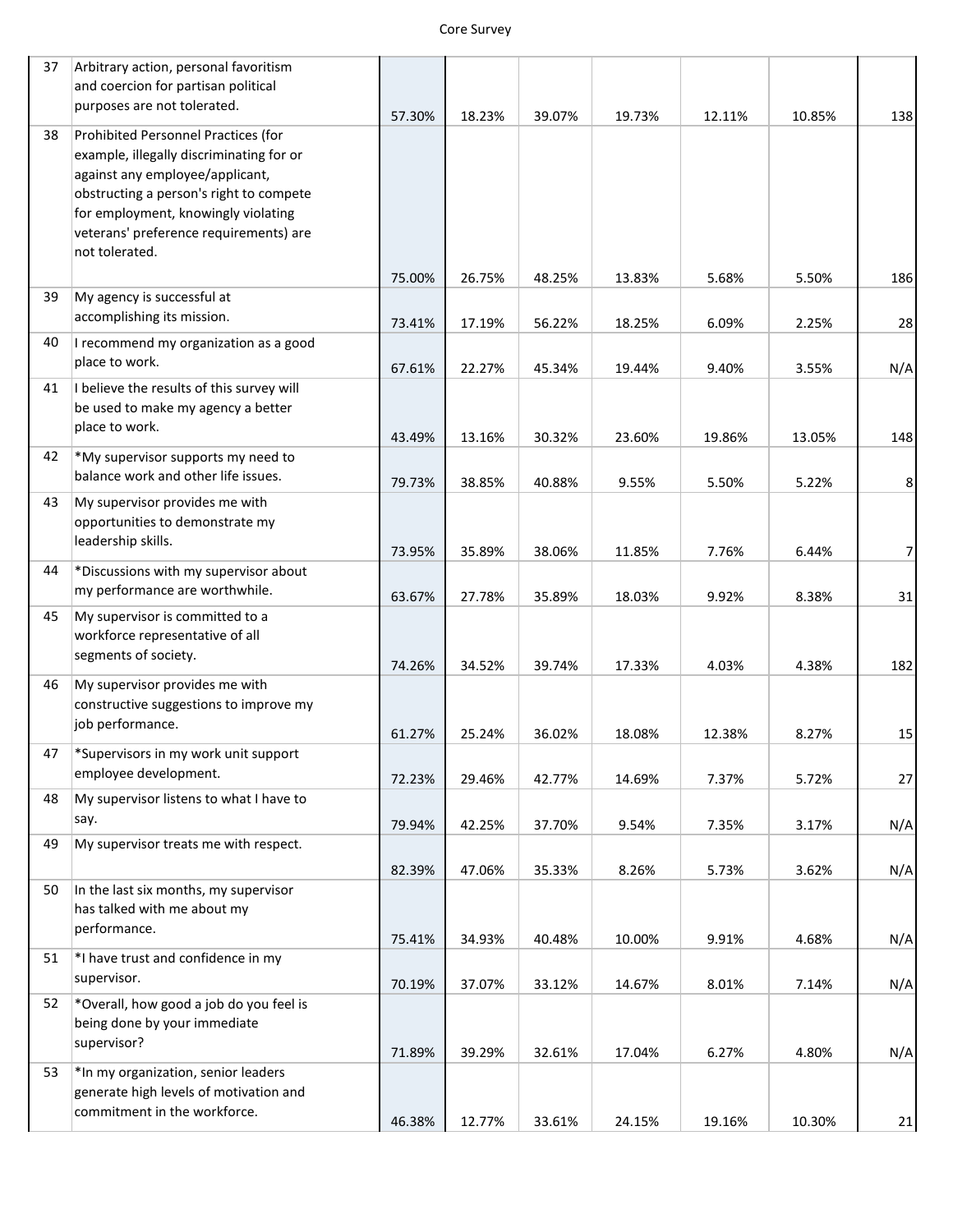| Core Survey |
|-------------|
|             |

| 54 | My organization's senior leaders<br>maintain high standards of honesty and                                                 |                  |                  |                  |                  |                  |                |            |
|----|----------------------------------------------------------------------------------------------------------------------------|------------------|------------------|------------------|------------------|------------------|----------------|------------|
|    | integrity.                                                                                                                 | 61.12%           | 19.12%           | 42.01%           | 22.90%           | 8.10%            | 7.88%          | 139        |
| 55 | *Supervisors work well with employees<br>of different backgrounds.                                                         | 68.68%           | 19.26%           | 49.42%           | 19.62%           | 7.29%            | 4.42%          | 87         |
| 56 | *Managers communicate the goals and<br>priorities of the organization.                                                     | 65.25%           | 15.16%           | 50.09%           | 18.85%           | 9.97%            | 5.92%          | 13         |
| 57 | *Managers review and evaluate the<br>organization's progress toward meeting<br>its goals and objectives.                   | 62.53%           | 14.31%           | 48.22%           | 21.45%           | 10.61%           | 5.42%          | 83         |
| 58 | Managers promote communication<br>among different work units (for<br>example, about projects, goals, needed<br>resources). | 57.23%           | 13.86%           | 43.37%           | 21.68%           | 13.50%           | 7.59%          | 44         |
| 59 | Managers support collaboration across<br>work units to accomplish work<br>objectives.                                      | 61.71%           | 15.36%           | 46.35%           | 19.51%           | 12.01%           | 6.77%          | 35         |
| 60 | Overall, how good a job do you feel is<br>being done by the manager directly<br>above your immediate supervisor?           | 64.05%           | 27.35%           | 36.70%           | 20.87%           | 8.28%            | 6.80%          | 90         |
| 61 | *I have a high level of respect for my<br>organization's senior leaders.                                                   | 58.39%           | 20.89%           | 37.50%           | 23.34%           | 11.90%           | 6.37%          | 18         |
| 62 | Senior leaders demonstrate support for<br>Work/Life programs.                                                              | 58.85%           | 18.70%           | 40.15%           | 22.18%           | 11.87%           | 7.10%          | 121        |
| 63 | *How satisfied are you with your<br>involvement in decisions that affect<br>your work?                                     |                  |                  |                  |                  |                  |                |            |
| 64 | *How satisfied are you with the<br>information you receive from<br>management on what's going on in<br>your organization?  | 56.74%<br>55.54% | 15.37%<br>15.40% | 41.37%<br>40.14% | 20.28%<br>22.64% | 17.49%<br>16.85% | 5.49%<br>4.97% | N/A<br>N/A |
| 65 | *How satisfied are you with the<br>recognition you receive for doing a<br>good job?                                        | 50.20%           | 13.94%           | 36.26%           | 23.29%           | 17.90%           | 8.60%          | N/A        |
| 66 | *How satisfied are you with the policies<br>and practices of your senior leaders?                                          | 46.72%           | 10.53%           | 36.19%           | 30.20%           | 16.26%           | 6.83%          | N/A        |
| 67 | *How satisfied are you with your<br>opportunity to get a better job in your<br>organization?                               | 40.52%           | 11.03%           | 29.49%           | 27.92%           | 19.81%           | 11.75%         | N/A        |
| 68 | *How satisfied are you with the training<br>you receive for your present job?                                              | 53.61%           | 13.29%           | 40.33%           | 25.51%           | 15.01%           | 5.87%          | N/A        |
| 69 | *Considering everything, how satisfied<br>are you with your job?                                                           |                  |                  |                  |                  |                  |                |            |
|    |                                                                                                                            | 65.33%           | 19.33%           | 46.00%           | 18.49%           | 11.77%           | 4.41%          | N/A        |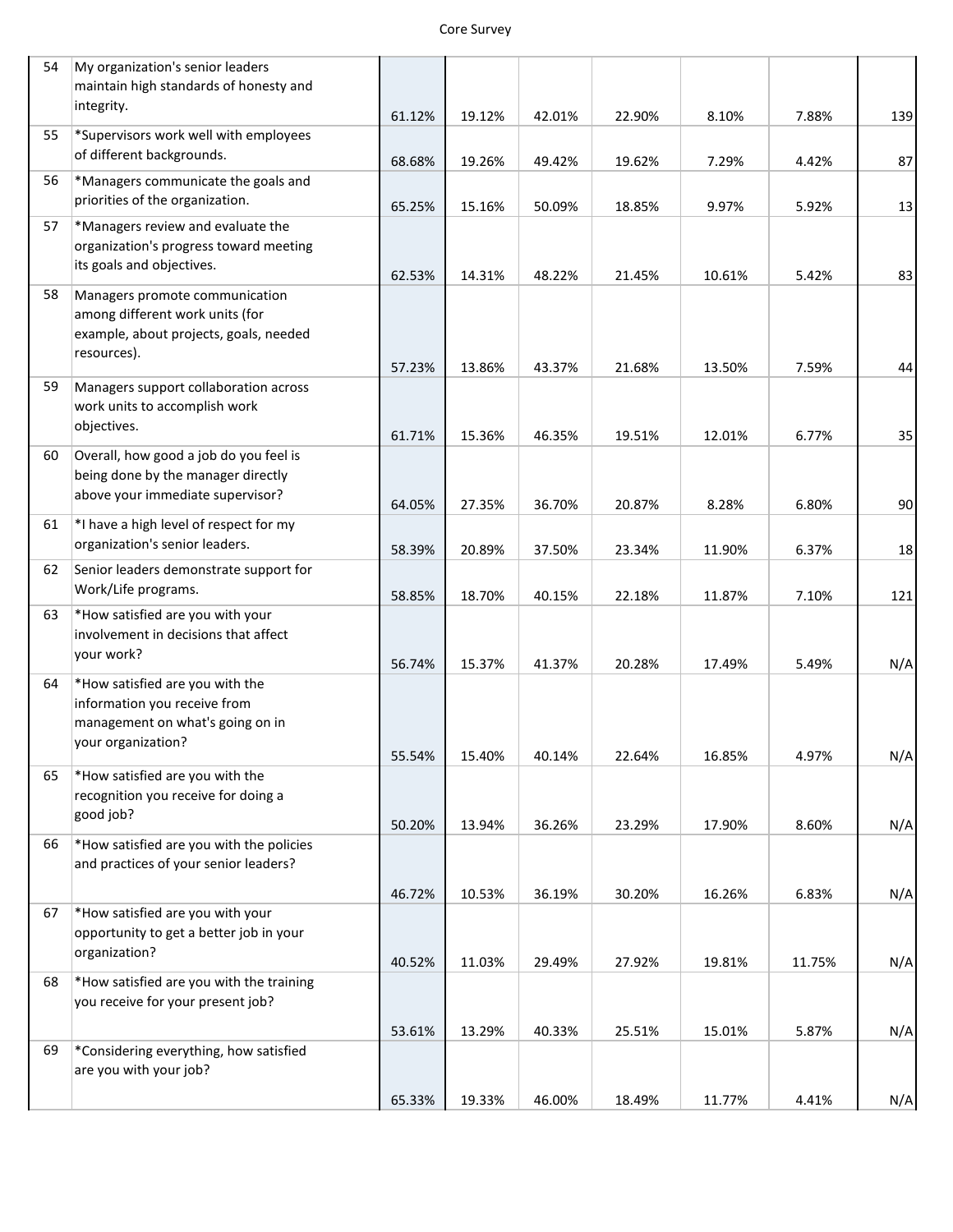### Core Survey

| 70 | *Considering everything, how satisfied                         |        |        |        |        |        |       |        |
|----|----------------------------------------------------------------|--------|--------|--------|--------|--------|-------|--------|
|    | are you with your pay?                                         |        |        |        |        |        |       |        |
|    |                                                                | 61.73% | 17.07% | 44.66% | 16.44% | 14.82% | 7.00% | N/A    |
| 71 | Considering everything, how satisfied                          |        |        |        |        |        |       |        |
|    | are you with your organization?                                |        |        |        |        |        |       |        |
|    |                                                                | 61.18% | 14.99% | 46.19% | 21.60% | 12.72% | 4.50% | N/A    |
| 79 | How satisfied are you with the following                       |        |        |        |        |        |       |        |
|    | Work/Life programs in your agency?                             |        |        |        |        |        |       |        |
|    | <b>Telework</b>                                                | 77.36% | 35.26% | 42.10% | 12.60% | 7.54%  | 2.50% | $71\,$ |
| 80 | How satisfied are you with the following                       |        |        |        |        |        |       |        |
|    | Work/Life programs in your agency?                             |        |        |        |        |        |       |        |
|    | Alternative Work Schedules (AWS)                               | 90.34% | 52.89% | 37.45% | 6.13%  | 2.67%  | 0.86% | 17     |
| 81 | How satisfied are you with the following                       |        |        |        |        |        |       |        |
|    | Work/Life programs in your agency?                             |        |        |        |        |        |       |        |
|    | Health and Wellness Programs (for                              |        |        |        |        |        |       |        |
|    | example, exercise, medical screening,                          |        |        |        |        |        |       |        |
|    | quit smoking programs)                                         | 83.50% | 31.19% | 52.31% | 14.91% | 1.59%  | 0.00% | 49     |
| 82 | How satisfied are you with the following                       |        |        |        |        |        |       |        |
|    | Work/Life programs in your agency?                             |        |        |        |        |        |       |        |
|    | Employee Assistance Program (EAP)                              |        |        |        |        |        |       |        |
| 83 | How satisfied are you with the following                       | 78.81% | 35.91% | 42.90% | 17.33% | 3.29%  | 0.57% | 33     |
|    | Work/Life programs in your agency?                             |        |        |        |        |        |       |        |
|    | Child Care Programs (for example,                              |        |        |        |        |        |       |        |
|    | daycare, parenting classes, parenting                          |        |        |        |        |        |       |        |
|    | support groups)                                                |        |        |        |        |        |       |        |
|    |                                                                | 89.19% | 44.08% | 45.12% | 8.55%  | 1.53%  | 0.72% | 18     |
| 84 | How satisfied are you with the following                       |        |        |        |        |        |       |        |
|    | Work/Life programs in your agency?                             |        |        |        |        |        |       |        |
|    | Elder Care Programs (for example,<br>support groups, speakers) |        |        |        |        |        |       |        |
|    |                                                                | 82.40% | 35.46% | 46.94% | 9.72%  | 7.87%  | 0.00% | 14     |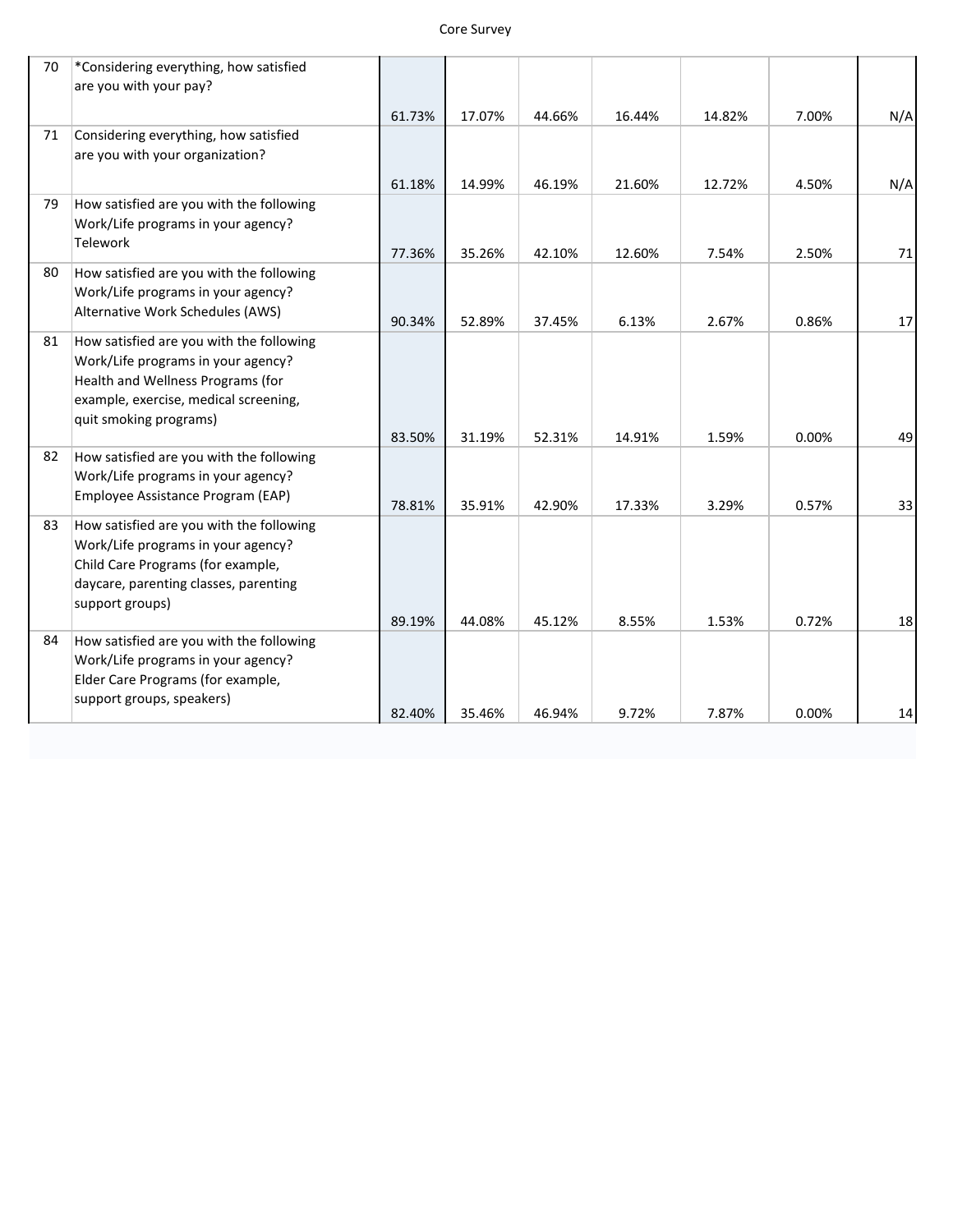Demographics

| Where do you work?                                                                     | N            | %             |
|----------------------------------------------------------------------------------------|--------------|---------------|
| Headquarters                                                                           | 1,314        | 59.95%        |
| Field                                                                                  | 878          | 40.05%        |
| Total                                                                                  |              | 2,192 100.00% |
| *What is your supervisory status?                                                      | $\mathbf N$  | $\%$          |
| Non-Supervisor                                                                         | 853          | 38.88%        |
| <b>Team Leader</b>                                                                     | 303          | 13.81%        |
| Supervisor                                                                             | 527          | 24.02%        |
| Manager                                                                                | 369          | 16.82%        |
| Senior Leader                                                                          | 142          | 6.47%         |
| Total                                                                                  |              | 2,194 100.00% |
| *Are you:                                                                              | $\mathsf{N}$ | %             |
| Male                                                                                   | 1,034        | 47.43%        |
| Female                                                                                 | 1,146        | 52.57%        |
| Total                                                                                  |              | 2,180 100.00% |
| *Are you Hispanic or Latino?                                                           | $\mathsf{N}$ | %             |
| Yes                                                                                    | 140          | 6.48%         |
| No                                                                                     | 2,022        | 93.52%        |
| Total                                                                                  |              | 2,162 100.00% |
|                                                                                        |              |               |
| *Please select the racial category or categories with which you most closely identify. | N            | %             |
| American Indian or Alaska Native                                                       | 5            | 0.24%         |
| Asian                                                                                  | 149          | 7.10%         |
| <b>Black or African American</b>                                                       | 366          | 17.44%        |
| Native Hawaiian or Other Pacific Islander                                              | 6            | 0.29%         |
| White                                                                                  | 1,494        | 71.18%        |
| Two or more races                                                                      | 79           | 3.76%         |
| Total                                                                                  |              | 2,099 100.00% |
| What is the highest degree or level of education you have completed?                   | $\mathsf{N}$ | %             |
| Less than High School                                                                  | 3            | 0.14%         |
| High School Diploma/GED or equivalent                                                  | 23           | 1.06%         |
| Trade or Technical Certificate                                                         | 4            | 0.18%         |
| Some College (no degree)                                                               | 70           | 3.21%         |
| Associate's Degree (e.g., AA, AS)                                                      | 31           | 1.42%         |
| Bachelor's Degree (e.g., BA, BS)                                                       | 292          | 13.40%        |
| Master's Degree (e.g., MA, MS, MBA)                                                    | 1,379        | 63.29%        |
| Doctoral/Professional Degree (e.g., Ph.D., MD, JD)                                     | 377          | 17.30%        |
| Total                                                                                  |              | 2,179 100.00% |
| What is your pay category/grade?                                                       | ${\sf N}$    | $\%$          |
| Federal Wage System                                                                    | 20           | 0.92%         |
| GS 1-6                                                                                 | 9            | 0.42%         |
| GS 7-12                                                                                | 237          | 10.93%        |
| GS 13-15                                                                               | 1,161        | 53.55%        |
| <b>Senior Executive Service</b>                                                        | 111          | 5.12%         |
| Senior Level (SL) or Scientific or Professional (ST)                                   | 20           | 0.92%         |
| Other                                                                                  | 610          | 28.14%        |
| Total                                                                                  |              | 2,168 100.00% |
| How long have you been with the Federal Government (excluding military service)?       | $\mathsf{N}$ | %             |
| Less than 1 year                                                                       | 22           | 1.01%         |
| 1 to 3 years                                                                           | 166          | 7.60%         |
|                                                                                        |              |               |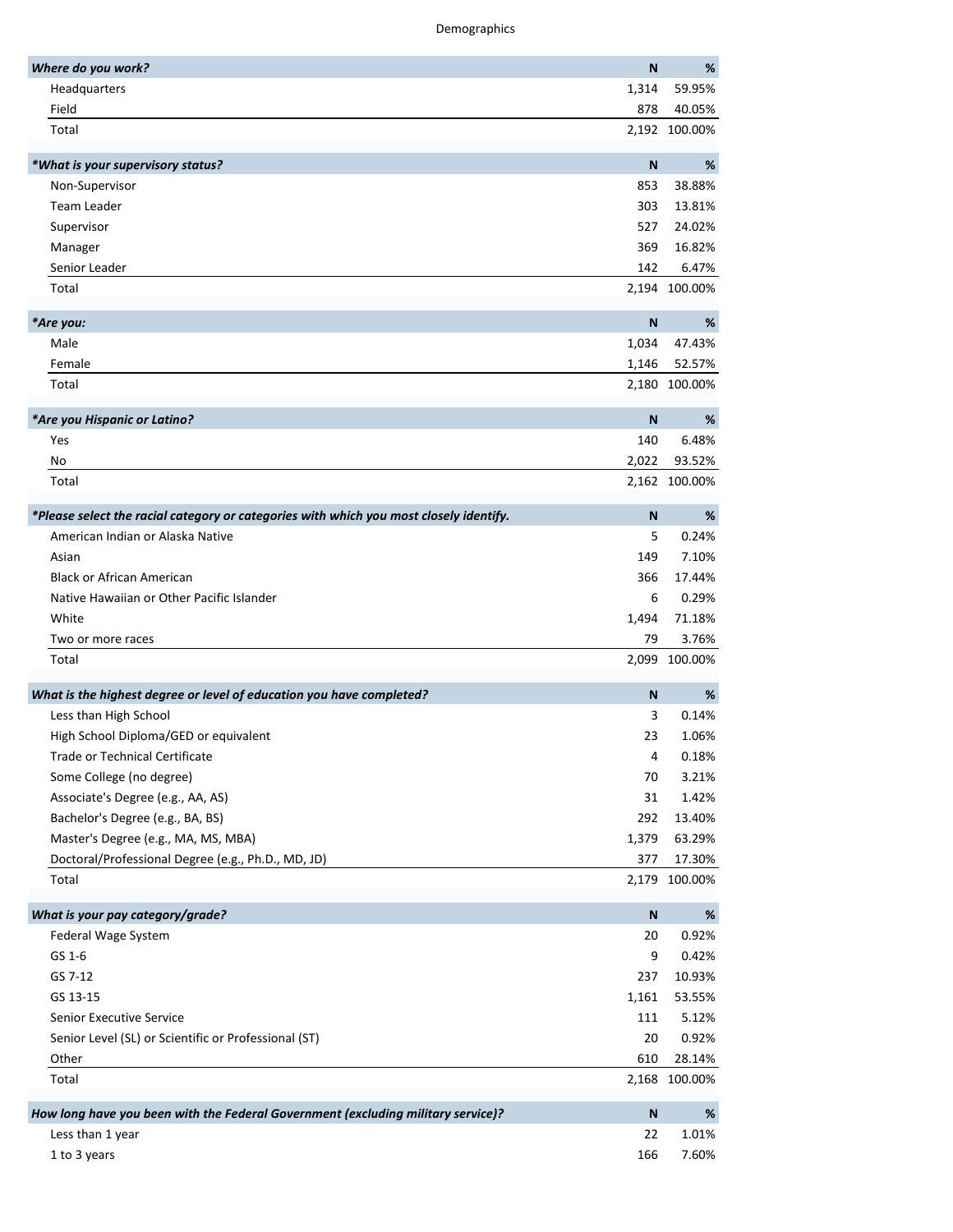| 4 to 5 years                                                                                      | 259          | 11.85%        |
|---------------------------------------------------------------------------------------------------|--------------|---------------|
| 6 to 10 years                                                                                     | 647          | 29.61%        |
| 11 to 14 years                                                                                    | 387          | 17.71%        |
| 15 to 20 years                                                                                    | 292          | 13.36%        |
| More than 20 years                                                                                | 412          | 18.86%        |
| Total                                                                                             |              | 2,185 100.00% |
| How long have you been with your current agency (for example, Department of Justice, Environmento | N            | %             |
| Less than 1 year                                                                                  | 58           | 2.66%         |
| 1 to 3 years                                                                                      | 301          | 13.83%        |
| 4 to 5 years                                                                                      | 385          | 17.68%        |
| 6 to 10 years                                                                                     | 663          | 30.45%        |
| 11 to 20 years                                                                                    | 521          | 23.93%        |
| More than 20 years                                                                                | 249          | 11.44%        |
| Total                                                                                             |              | 2,177 100.00% |
| Are you considering leaving your organization within the next year, and if so, why?               | $\mathbf N$  | %             |
| No                                                                                                | 1,457        | 67.02%        |
| Yes, to retire                                                                                    | 94           | 4.32%         |
| Yes, to take another job within the Federal Government                                            | 292          | 13.43%        |
| Yes, to take another job outside the Federal Government                                           | 170          | 7.82%         |
| Yes, other                                                                                        | 161          | 7.41%         |
| Total                                                                                             |              | 2,174 100.00% |
| I am planning to retire:                                                                          | N            | $\%$          |
| Within one year                                                                                   | 65           | 3.01%         |
| Between one and three years                                                                       | 150          | 6.95%         |
| Between three and five years                                                                      | 208          | 9.64%         |
| Five or more years                                                                                | 1,734        | 80.39%        |
| Total                                                                                             |              | 2,157 100.00% |
| Self-Identify as:                                                                                 | N            | %             |
| Heterosexual or Straight                                                                          | 1,744        | 83.33%        |
| Gay, Lesbian, Bisexual, or Transgender                                                            | 123          | 5.88%         |
| I prefer not to say                                                                               | 226          | 10.80%        |
| Total                                                                                             |              | 2,093 100.00% |
| What is your US military service status?                                                          | $\mathsf{N}$ | %             |
| No Prior Military Service                                                                         | 1,915        | 88.66%        |
| Currently in National Guard or Reserves                                                           | 12           | 0.56%         |
| Retired                                                                                           | 65           | 3.01%         |
| Separated or Discharged                                                                           | 168          | 7.78%         |
| Total                                                                                             |              | 2,160 100.00% |
| Are you an individual with a disability?                                                          | ${\sf N}$    | $\%$          |
| Yes                                                                                               | 137          | 6.34%         |
| No                                                                                                | 2,025        | 93.66%        |
| Total                                                                                             |              | 2,162 100.00% |
| What is your age group?                                                                           | $\mathsf{N}$ | $\%$          |
| 25 and under                                                                                      | 5            | 0.22%         |
| $26 - 29$                                                                                         | 50           | 2.19%         |
| 30-39                                                                                             | 672          | 29.41%        |
| 40-49                                                                                             | 687          | 30.07%        |
| 50-59                                                                                             | 609          | 26.65%        |
| 60 or older                                                                                       | 262          | 11.47%        |